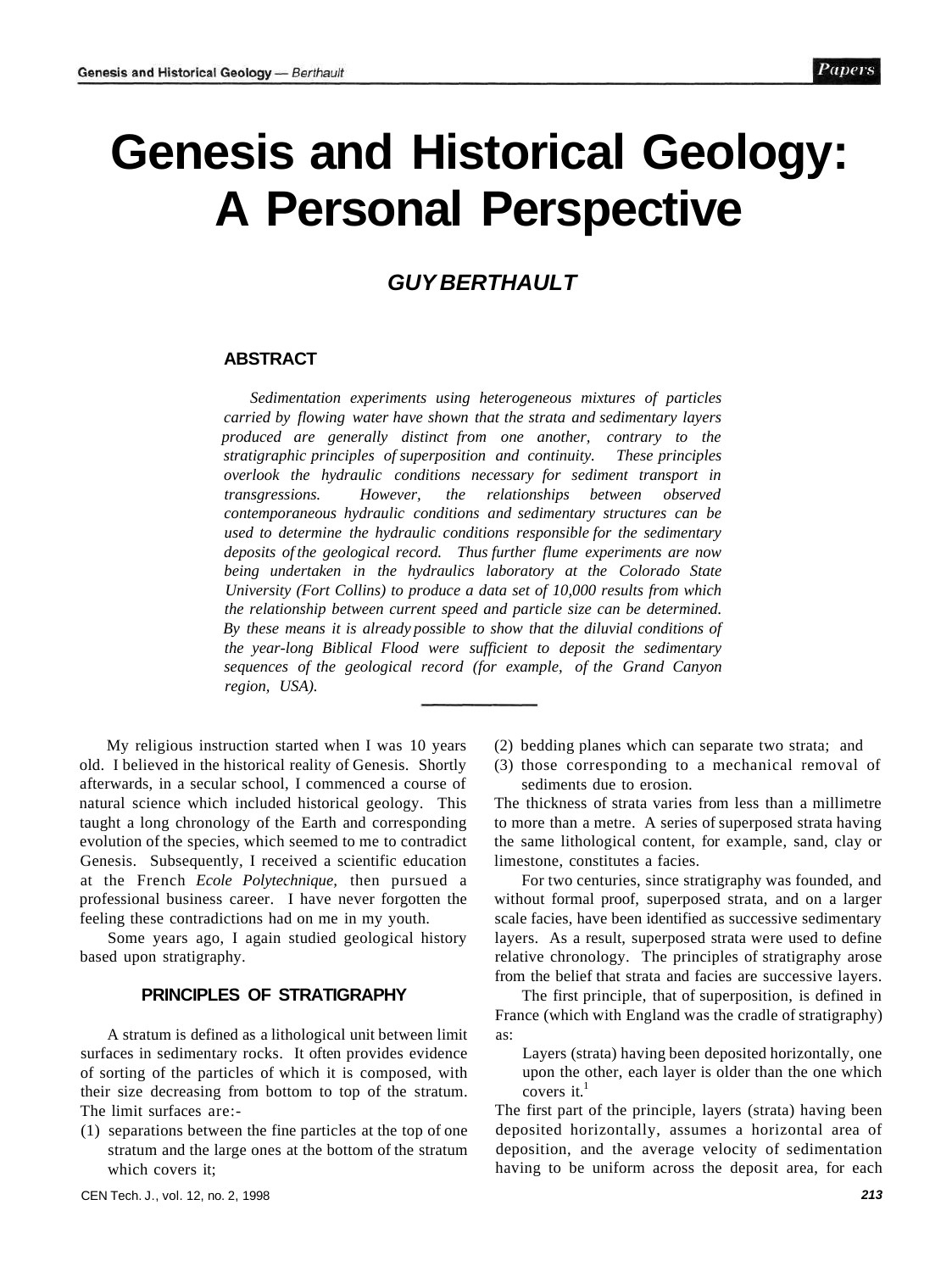stratum to be horizontal. This latter condition is not met in contemporary sedimentation, where the velocity of sedimentation is variable as a function of the place and the depth of water.

Secondly, the principle of continuity:-

Each layer (stratum) has the same age at any point.

This principle excludes the existence of ocean currents which cause the particles composing the layer to deposit successively in the direction of the current. Consequently, the layer is not the same age at all points. Oceans today are traversed by currents.

These two principles provided the base upon which geologists, at the end of the eighteenth century and beginning of the nineteenth, established age correlations between sedimentary rock sites separated by distances exhibiting the same series of superposed fades. Later, the age correlations were established from fossils, which gave rise to the third principle, that of palaeontological identity:-

Two layers with the same palaeontological content are the same age.

This is another expression of the principle of continuity, and similarly excludes the effect of ocean currents, which as with particles, cause organisms to be swept along and deposited successively in the sediments forming the layer in which they become fossils. In consequence they, too, would not necessarily have the same age.

Constituted in this way, time in the geological timescale was only relative. The fourth principle of uniformitarianism had to be added. This claimed that the rate of sedimentation in the past was the same as today, so that by calculating the time necessary for the sedimentary formations to form, an absolute scale of time could be obtained. The first illustration of such a scale was given by Charles Lyell. $<sup>2</sup>$ </sup>

Now in the twentieth century, the absolute ages of sedimentary rocks are evaluated by measuring the radioactive elements in intrusions and in eruptive material. The ages so obtained have been used to show concordance with those from the geological time-scale. However, John Woodmorappe has listed more than 300 absolute radiometric dates that are totally discordant with the geological time-scale.<sup>3</sup>

# **WALTHER'S AND MCKEE'S OBSERVATIONS**

In 1970 my interest in sedimentology was aroused by reading the reports of the Geological Society of America on the underwater drilling campaigns of the American ship Glomar Challenger. It was from these reports that I learned about the works of the German geologist Johannes Walther,<sup>4</sup> who should be considered as one of the principal founders of sedimentology. At the end of the last century, in the Gulf of Naples, he studied the formation of contemporaneous sedimentary deposits which prograded, or developed, from the coast towards the open sea. By drilling into the sediments, he observed the same succession of facies, from the surface downwards, as from the coast towards the sea, The existence of facies, juxtaposed and superposed at the same time in a deposit area, could also be seen during coastal marine floods.

Sedimentary rocks also display superposed and juxtaposed facies. The objective of sequence stratigraphy, originating from Walther's observations, is to determine whether a given sequence corresponds to a marine progradation, transgression or regression. The principal proponents of sequence stratigraphy, widely used today, are the Americans, Vail, Van Wagoner and Posamentier.<sup>5</sup> It should be noted that facies **in** sequences, superposed and juxtaposed at the same time, do not follow the principles of superposition and continuity.

In 1970, I also received a report from the American geologist Edwin McKee of his 1965 observations of sediments deposited following a river in Colorado overflowing its banks at Bijou Creek due to 48 hours of torrential rain upriver.<sup>6</sup> The stratified deposits, reaching a thickness of 12 feet, exhibited particle sorting and bedding joints. Such bedding planes are generally interpreted by classical stratigraphy as the result of interruptions in sedimentation followed by hardening of the sedimentary surface of the lower surface of the plane.

### **FLUME EXPERIMENTS**

The rains having lasted 48 hours, and the supply of sediment being continuous throughout the period, it was impossible to identify the strata in the deposit as successive layers of sediment, with interruptions in sedimentation producing partings. This led me to do some experiments on stratification. The first were in France with limited material, the subsequent ones in the USA at the wellequipped Colorado State University with hydraulicallycontrolled flowing water transporting sand through flumes.

The flume experiments demonstrated the mechanical nature of stratification, whereby:

- (1) Segregation of particles according to their size, when exposed to a current of variable velocity, gave rise to sorting.
- (2) Desiccation of deposits caused bedding planes or partings.
- (3) Under both dry and water conditions, stratification of the deposit formed parallel to the slope of the initial area of deposit which could exceed 30°. This fact invalidates the first part of the principle of superposition as defined.
- (4) The strata resulting from particle segregation were distinct from sedimentary layers deposited between two consecutive times. **The discovery of this fundamentally important distinction provided an entirely new conception of strata formation.**
- (5) Due to the presence of a current, strata were formed vertically and laterally at the same time in the direction of the current (see Figure 1).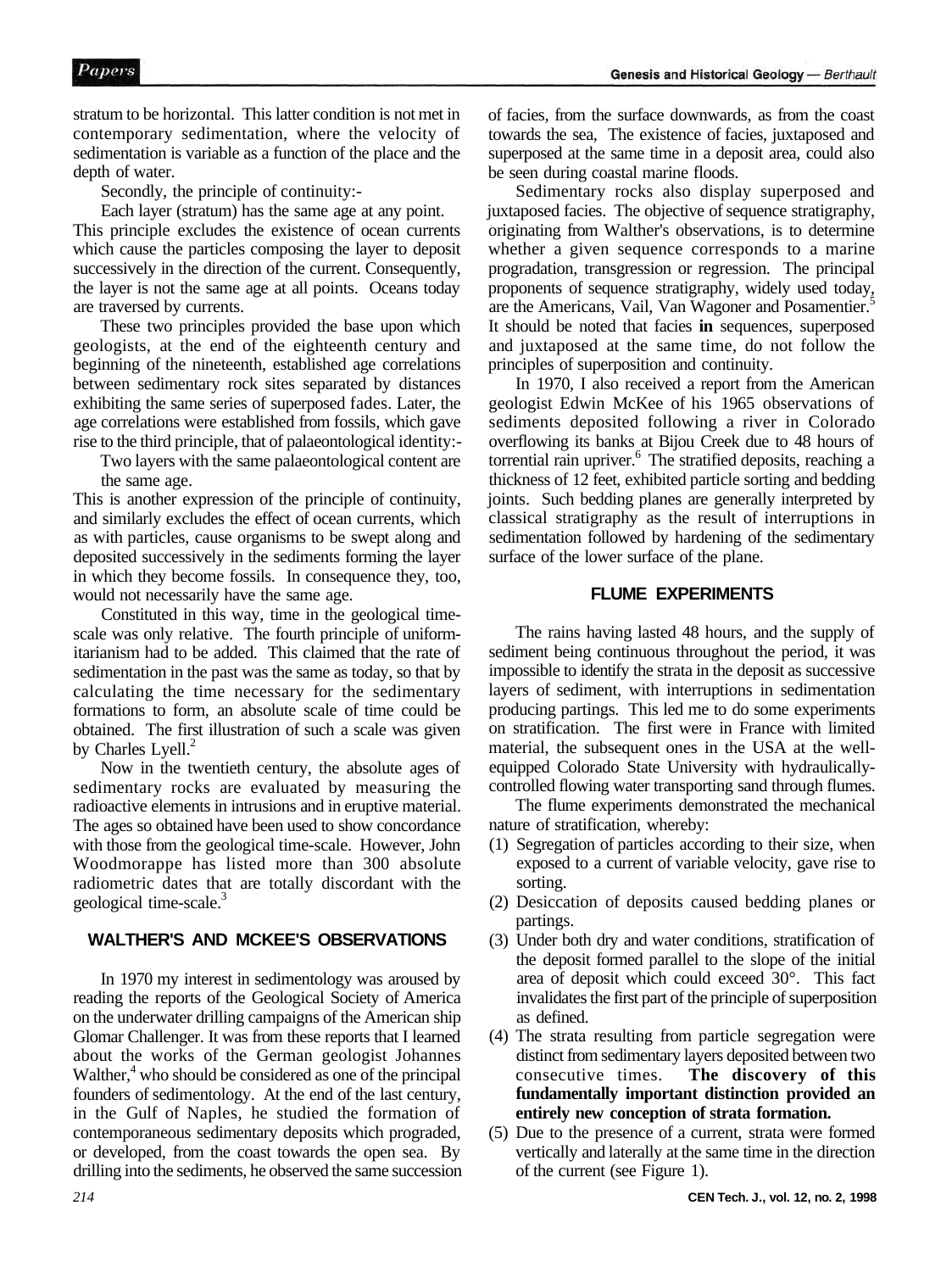

**Figure 1.** Schematic formation of graded-beds.

The stratified deposits formed in the flume experiments showed that where there was a current, the principles of superposition and continuity did not apply to their formation. Reports of the experiments in France were published by the French Academy of Sciences<sup>7</sup> in 1986 and 1988 respectively, and those in the USA in the **Journal of the Geological Society of France<sup>8</sup>** in 1993. The reports were translated and published in **Ex Nihilo Technical Journal.<sup>911</sup>**

The flume experiments were repeated in 1993 in a larger flume and filmed for the production of a video entitled **Fundamental Experiments in Stratification,**  which was integrated into the video **Drama in the Rocks.<sup>12</sup>** This latter video now forms an integral part of the updated version of **Evolution, Fact or Belief?<sup>13</sup>**

#### **DEPOSITION OF GRAND CANYON SEDIMENTARY ROCKS**

In 1994 the Institute for Creation Research produced a book on the Grand Canyon, $14$  which

included items by geologists Kurt Wise and Steve Austin. The latter contributed an item entitled 'A creationist view of Grand Canyon strata' which made reference to two papers, one by Rubin on the relation between hydraulic conditions and stratified structures in the Bay of San Francisco, $15$  and the other by Southard which summarised 39 series of flume experiments on the same relations.<sup>16</sup> Rubin summarised these relations by means of a threedimensional diagram (see Figure 2). The co-ordinates it features, producing the different depositional structures, are the velocity of current, depth of water and size of sedimentary particles.

Having recognised the same structures in the Grand Canyon sedimentary rocks, Steve Austin applied them to the Tonto Group. This formation extends for 800 km from east to west, and corresponds to a

transgressive sequence of three facies, superposed and juxtaposed. He determined the hydraulic conditions that existed when the sediments were deposited which gave rise to the rock facies of the Tonto Group. These were principally the velocities of currents of the ocean transgression, which rose to more than 2,000 m above today's ocean level.

The maximum velocity was that which corresponded to the initial erosion of the subjacent rocks by the invading marine waters. It was greater than 2 m/s, and might well have reached 22 m/s. With such current velocities, the 800 km margin of

the continent could have been submerged by invading ocean water within several days. The velocities decreased as the transgression reached its peak and before the waters started to subside.

It should be noted that the velocities are of the same magnitude as those in our flume experiments. Logically, therefore, the strata in the Tonto Group facies probably formed similarly, that is, vertically and laterally in the direction of the current. As the velocity of the current decreased the particles deposited were finer and finer, giving rise to the three superposed and juxtaposed facies of the Tonto Group: sandstone, clay and limestone.

The sedimentation was therefore rapid, not only during the marine invasion, but all the time that the ocean stayed at its highest level when there was little or no current. In the absence of a current, the finest particles would have been deposited at a speed of 2 cm/day. As soon as the waters started to subside, the renewed current interrupted the sedimentation of the finer particles. During the marine regression, the inversed currents would have reached



**Figure 2.** Three-dimensional plot of bed phase and sand-wave height as a function of velocity, sediment size, and depth, generalised from bay data and flume data cited in text.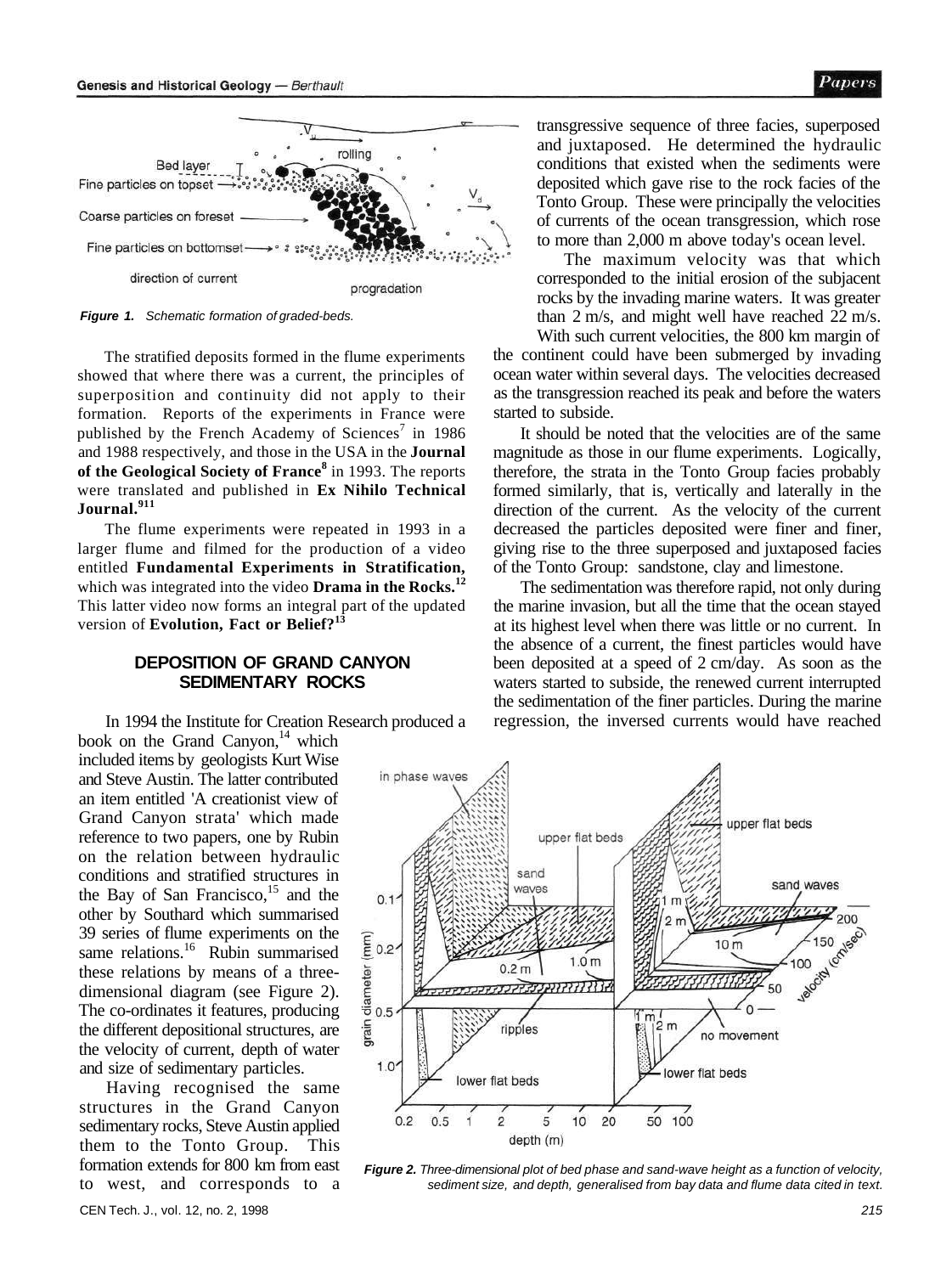

**Figure 3.** The curves for erosion and deposition of a uniform material.

velocities sufficient to have eroded deep valleys in the nonconsolidated sediments deposited during the transgression.

The Tonto Group is attributed to the Cambrian period which, according to the geological time-scale, lasted 70 million years. It can be seen, therefore, to what extent Steve Austin's model, which is founded not upon the Biblical Flood, but on the previously mentioned experimental data,<sup>1516</sup> at least condenses the time required for a major part of the geological time-scale.

#### **FURTHER EXPERIMENTS**

Determination of initial hydraulic conditions from sedimentary rock structures, resulting from sedimentological data is, therefore, a research priority.

In this connection, my colleague Pièrre Julien presented a paper in May 1997 to the Third Powders and Grains Conference at Durham, North Carolina, a re-published copy of which follows this paper. The conclusions from our current programme, which is admittedly ambitious, will unfortunately not be available until next year. The experimental work described below is, however, completed.

In the report of our stratification experiments, published in the **Journal of the French Geological** Society,<sup>8</sup> reference was made to Filip Hjulstrom.<sup>17</sup> From his observations of the morphological activity of rivers, he produced the diagram (see Figure 3) where, with regard to the average velocities of currents given in ordinates, and the size of particles in abscissas, the zones of erosion, transport and sedimentation of sedimentary particles are represented. From the size of a sedimentary particle, therefore, the velocities of currents which eroded, transported and deposited sediments can be evaluated. Although the erosion and transport have been carefully measured, the velocities of sedimentation have been estimated empirically by Hjulstrom as two-thirds of the

erosion velocities.

The object of our new experimental programme is to determine these velocities. Two complementary series of experiments have been carried out in a flume using small glass and steel balls of different sizes. In the first series, a smooth-bottomed flume was traversed by a water current carrying the balls along with it. The velocity of current, corresponding to the deposit of a ball according to its size and density, was noted. In the second series, the movement of a ball in the same flume was studied up to when it stopped. This time the flume was dry and sloped. Its bottom was roughened by particles of calibrated sand, the size of which was changed for each experiment. From the 10,000 pieces of data obtained, a synthesis is being made of the two series of experiments studying the complete movement of a ball (its fall, and its roll on the rough surface of particles previously deposited, up to when it stops).

This synthesis, to be completed next year, should enable the formulation of an experimental relationship between velocity of current and size of particle, which will allow for greater precision in determining the hydraulic conditions pertaining when the sediments giving rise to sedimentary rocks were deposited.

## **CONCLUDING COMMENTS**

In conclusion, regarding the principles of superposition and continuity, it has been shown that:

- (1) Facies in sequences do not follow each other but are deposited simultaneously, according to sequential stratigraphy initiated by Walther;
- (2) They do not apply to the resultant stratified deposits formed in the flume experiments when there was a current; and
- (3) Hjulstrom's observations on fluviatile sedimentation, and submarine observations, such as Rubin's, and Southard's flume experiments, establish the relation between hydraulic conditions (depth, current velocity) and structures (grain diameters) of the deposits.

These deposit structures are found in sedimentary rocks. From them, the original hydraulic conditions, and particularly the velocity of the current, can be determined, as Steve Austin did in the Tonto Group. In the absence of a current, the conditions defined by the principles of stratigraphy apply. When there is a transgression, regression or progradation, there is automatically a current and the principles no longer apply. If a principle, having world-wide application, and used as a basis for scientific reasoning, is shown by one experiment not to apply, the principle must be abandoned. This is particularly the case for the principles of stratigraphy upon which the geological time-scale was founded, since they did not take hydraulic conditions into account. The abandonment of principles upon which the geological time-scale is founded, and the recognition of initial hydraulic conditions, are likely to involve important changes in the conception of the scale.